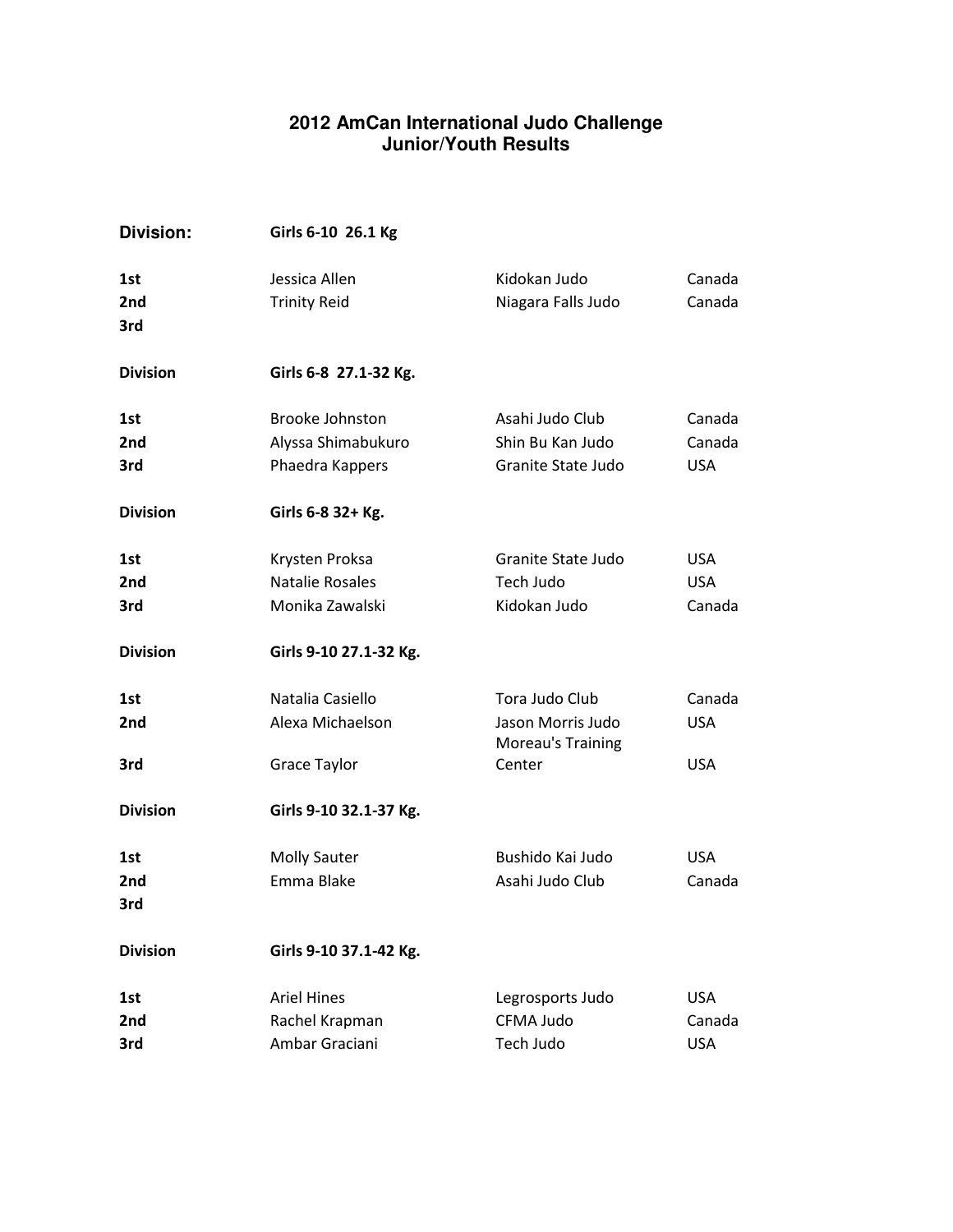| <b>Division</b> | Girls 11-12 32.1-37 Kg.  |                                 |            |
|-----------------|--------------------------|---------------------------------|------------|
| 1st             | Joely Yzquierdo          | Tech Judo                       | <b>USA</b> |
| 2nd             | Grace Hossler            | Bushido Kai Judo                | <b>USA</b> |
| 3rd             |                          |                                 |            |
| <b>Division</b> | Girls 11-12 37.1-42 Kg.  |                                 |            |
| 1st             | My (Alex) Nguyen         | College Park Judo               | <b>USA</b> |
| 2nd             | Olga Parovyk             | Taifu Judo Club                 | Canada     |
| 3rd             | Nicole Gonik             | <b>Combat Sambo Center</b>      | <b>USA</b> |
| <b>Division</b> | Girls 9-10 42.1-47 Kg.   |                                 |            |
| 1st             | My (Alex) Nguyen         | College Park Judo               | <b>USA</b> |
| 2nd             | <b>Isabela Carroll</b>   | Chu To Bo West                  | <b>USA</b> |
| 3rd             | Kassandra Allen          | Kidokan Judo                    | Canada     |
| <b>Division</b> | Girls 13-16 under 44 Kg. |                                 |            |
| 1st             | Olga Parovyk             | Taifu Judo                      | Canada     |
| 2nd             | <b>Felicia Thomas</b>    | <b>Hit the Mat Martial Arts</b> | <b>USA</b> |
| 3rd             |                          |                                 |            |
| <b>Division</b> | Girls 13-16 45-48 Kg.    |                                 |            |
| 1st             | <b>Brianna Weck</b>      | Kokushikai Academy              | <b>USA</b> |
| 2nd             | Grace Scott-Hiser        | Tohoku Judo Club                | <b>USA</b> |
| 3rd             |                          |                                 |            |
| <b>Division</b> | Girls 13-16 48.1-52 Kg.  |                                 |            |
| 1st             | Delaney Forsyth          | Kawasaki Rendokan               | Canada     |
| 2nd             | Michelle Zawalaski       | Kidokan Judo                    | Canada     |
| 3rd             | Natasha Dillon           | Kidokan Judo                    | Canada     |
| <b>Division</b> | Girls 13-16 52.1-57 Kg.  |                                 |            |
| 1st             | Jaycie Malesky           | Yodokan Judo School             | <b>USA</b> |
| 2nd             | <b>Brianna Prieve</b>    | Legrosports Judo                | <b>USA</b> |
| 3rd             | Sabrina McCarthy         | <b>Gentleway Masters Judo</b>   | <b>USA</b> |
|                 |                          |                                 |            |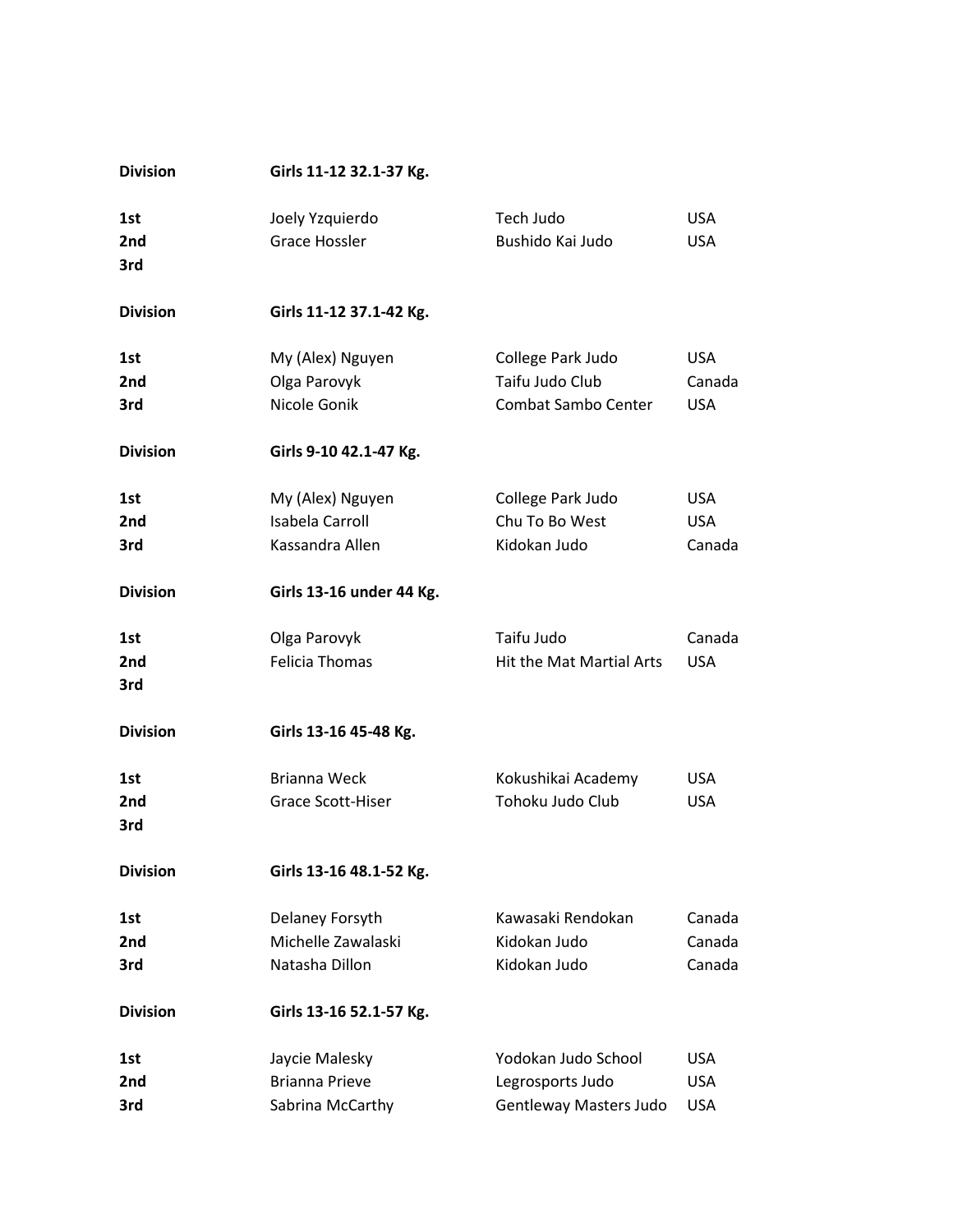| <b>Division</b> | Girls 13-16 57.1-63 Kg. |                    |            |
|-----------------|-------------------------|--------------------|------------|
| 1st             | Kira Fusch              | Kawasaki Rendokan  | Canada     |
| 2nd             | Gabriella Proksa        | Granite State Judo | <b>USA</b> |
| 3rd             | Gabriela Gomez          | Saito Dojo Judo    | <b>USA</b> |
| <b>Division</b> | Girls 13-16 63.1-70 Kg. |                    |            |
| 1st             | Kyla Prindle-Cassidy    | Gaka Judo Club     | <b>USA</b> |
| 2nd             | Alina Fusch             | Kawasaki Rendokan  | Canada     |
| 3rd             | <b>Kristin Prell</b>    | Granite State Judo | <b>USA</b> |
| <b>Division</b> | Youth Girls 48.1-52 Kg. |                    |            |
| 1st             | Delaney Forsyth         | Kawasaki Rendokan  | Canada     |
| 2nd             | Alexandra Liaguno       | Tech Judo          | <b>USA</b> |
| 3rd             |                         |                    |            |
| <b>Division</b> | Youth Girls 51-58 Kg.   |                    |            |
| 1st             | Daniela Gomez-Zubieta   | Saito Dojo Judo    | <b>USA</b> |
| 2nd             | Delaney Forsyth         | Kawasaki Rendokan  | Canada     |
| 3rd             |                         |                    |            |
| <b>Division</b> | Youth Girls 63.1-70 Kg. |                    |            |
| 1st             | Andrea Reed             | Southside Dojo     | <b>USA</b> |
| 2nd             | Kathryn Jordan          | CCC Judo           | <b>USA</b> |
| 3rd             |                         |                    |            |
| <b>Division</b> | Boys 6-8 21-23 Kg.      |                    |            |
| 1st             | Lenny Sheynfeld         | Judo Sambo Center  | <b>USA</b> |
| 2nd             | Maksim Rudakov          | Taifu Judo         | Canada     |
| 3rd             | Alexander Tamai         | College Park Judo  | <b>USA</b> |
| <b>Division</b> | Boys 6-8 23.1-27 Kg.    |                    |            |
| 1st             | Zakaria Mahmoud         | Kaizen Judo        | Canada     |
| 2nd             | Jesse Warrick Jr.       | College Park Judo  | <b>USA</b> |
| 3rd             | Benjamin Yankilevich    | Judo Sambo Center  | <b>USA</b> |
|                 |                         |                    |            |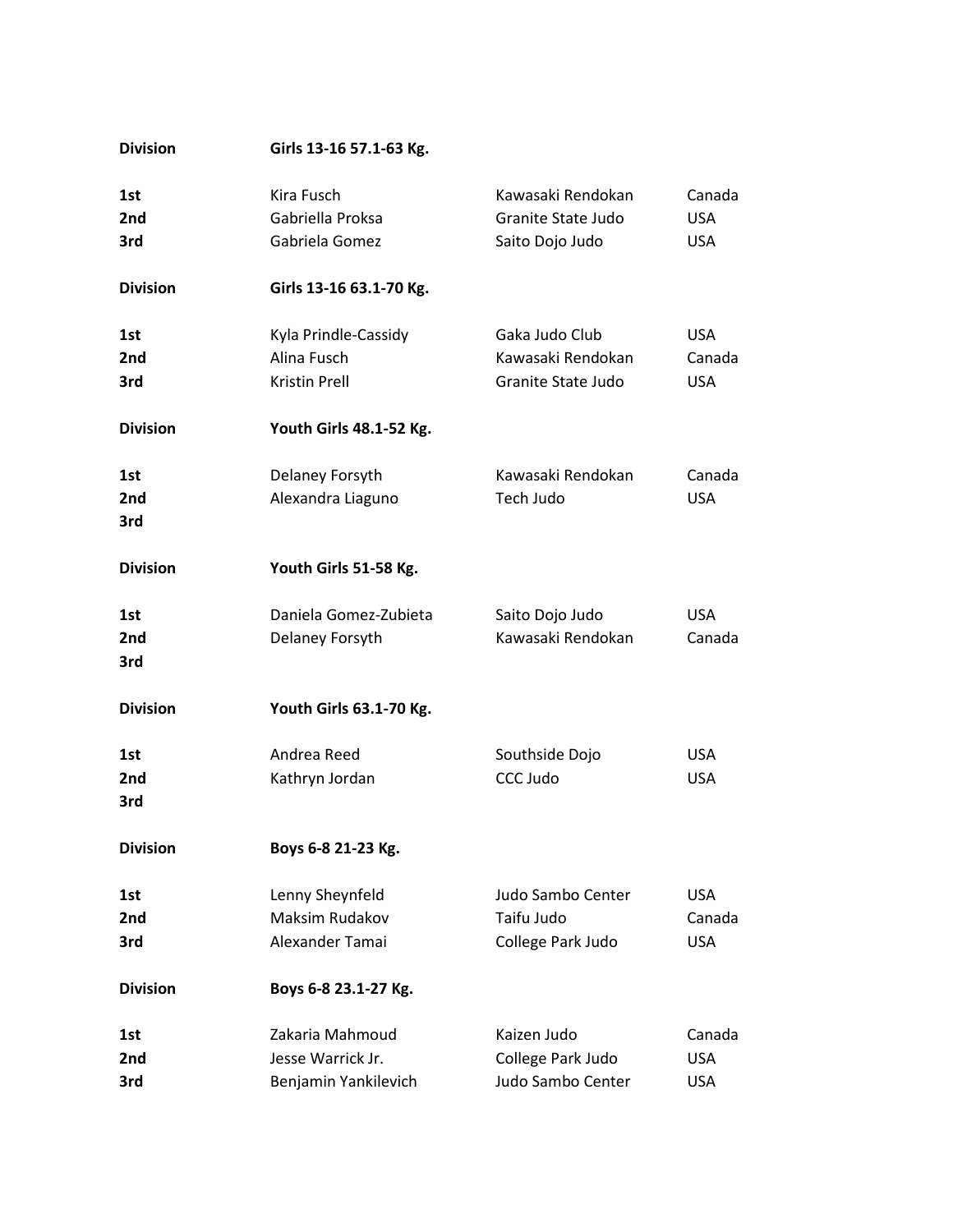| <b>Division</b> | Boys 6-8 27.1-32 Kg.   |                               |            |
|-----------------|------------------------|-------------------------------|------------|
| 1st             | Daniel Abramov         | Combat Sambo Center           | <b>USA</b> |
| 2nd             | <b>Brian Bielec</b>    | Kin Tora Judo Club            | <b>USA</b> |
| 3rd             | Jesse Warrick Jr.      | College Park Judo             | <b>USA</b> |
| <b>Division</b> | Boys 9-10 Under 27 Kg. |                               |            |
| 1st             | Liam Atayants          | Combat Sambo Center           | <b>USA</b> |
| 2nd             | Alejandro Alzate       | Tech Judo                     | <b>USA</b> |
| 3rd             | Lucian Marinescu       | Kaizen Judo Club              | Canada     |
| <b>Division</b> | Boys 9-10 27.1-32 Kg.  |                               |            |
| 1st             | Matthew Cherny         | Combat Sambo Center           | <b>USA</b> |
| 2nd             | Adrian Shimabukuro     | Shin Bu Kan Judo              | Canada     |
| 3rd             | Alexander Grivekov     | Kidokan Judo                  | Canada     |
| <b>Division</b> | Boys 9-10 32.1-37 Kg.  |                               |            |
| 1st             | Tima Labounko          | Tohoku Judo                   | <b>USA</b> |
| 2nd             | Jimmy Malesky          | Kodokan Judo School           | <b>USA</b> |
| 3rd             | <b>Todd Hilsman</b>    | Dilltown Judo                 | <b>USA</b> |
| <b>Division</b> | Boys 9-10 37.1-42 Kg.  |                               |            |
| 1st             | Victor Krivitsky       | Yawaka Force                  | <b>USA</b> |
| 2nd             | Corey Jones            | Dilltown Judo                 | <b>USA</b> |
| 3rd             | <b>Hunter Cameron</b>  | Dilltown Judo                 | <b>USA</b> |
| <b>Division</b> | Boys 9-10 42.1-47 Kg.  |                               |            |
| 1st             | Yannick Kappers        | Granite State Judo            | <b>USA</b> |
| 2nd             | Roy Andrade            | Tech Judo                     | <b>USA</b> |
| 3rd             | George Toplichvili     | Taifu Judo                    | Canada     |
| <b>Division</b> | Boys 9-10 47+ Kg.      |                               |            |
| 1st             | Thomas Moreau Jr.      | <b>Moreau Training Center</b> | <b>USA</b> |
| 2nd             | Armen Danielyan        | Bushido Kai Judo              | <b>USA</b> |
| 3rd             | Patrick Hampe          | Hit the Mat Training          | <b>USA</b> |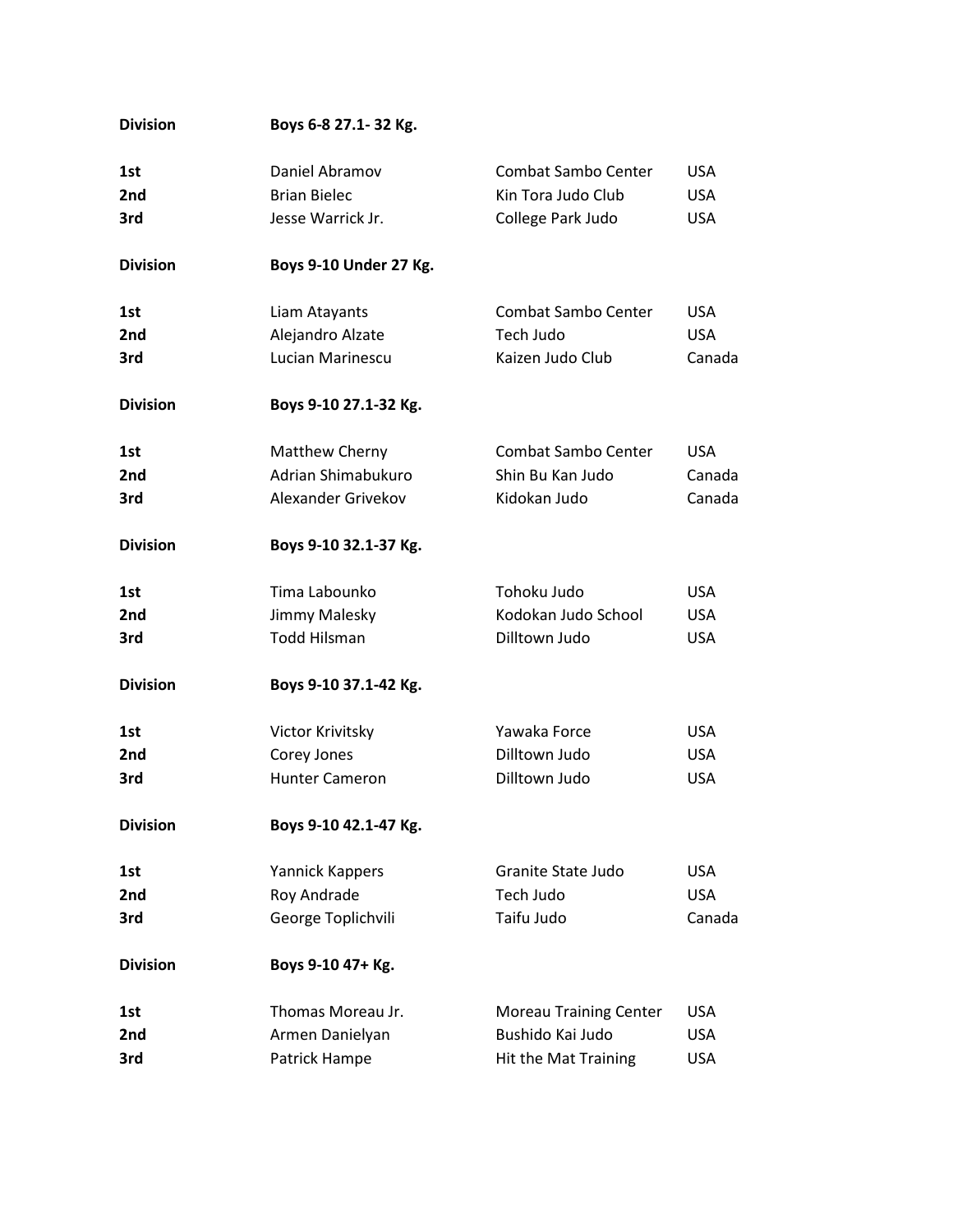| <b>Division</b> | Boys 11-12 32 and Under Kg. |                            |            |
|-----------------|-----------------------------|----------------------------|------------|
| 1st             | Leon Simakhov               | GWS                        | <b>USA</b> |
| 2nd             | Taj Reese-Hedrick           | Columbus Judo              | <b>USA</b> |
| 3rd             | <b>Rian Mays</b>            | Columbus Judo              | <b>USA</b> |
|                 |                             |                            |            |
| <b>Division</b> | Boys 11-12 32.1-37 Kg.      |                            |            |
| 1st             | John Kazalas                | Kims Judo                  | <b>USA</b> |
| 2nd             | Michael Anglin              | Granite State Judo         | <b>USA</b> |
| 3rd             | Tajammal Reese-Hedrick      | Columbus Judo              | <b>USA</b> |
| <b>Division</b> | Boys 11-12 37.1-42 Kg.      |                            |            |
| 1st             | <b>Emmanuel Furman</b>      | <b>Combat Sambo Center</b> | <b>USA</b> |
| 2nd             | Lennox Wolak                | Columbus Judo              | <b>USA</b> |
| 3rd             | Jake Mincovitch             | Kaizen Judo                | Canada     |
| <b>Division</b> | Boys 11-12 42.1-47 Kg.      |                            |            |
| 1st             | Lennox Wolak                | Columbus Judo              | <b>USA</b> |
| 2nd             | SavaAntic                   | Taifu Judo                 | Canada     |
| 3rd             | Michael Roy                 | Pedro's Judo Center        | <b>USA</b> |
| <b>Division</b> | Boys 11-12 47.1-52 Kg.      |                            |            |
| 1st             | Liam Williams               | South Hills Judo           | <b>USA</b> |
| 2nd             | Jogbo Johnson               | Legrosports Judo           | <b>USA</b> |
| 3rd             | Leo Rabinovitch             | Combat Sambo Center        | <b>USA</b> |
| <b>Division</b> | Boys 11-12 52.1-58 Kg.      |                            |            |
| 1st             | Alfonso Pinto Jr.           | <b>Team Carvalho</b>       | <b>USA</b> |
| 2nd             | Nolan McAdam                | Asahi Judo                 | Canada     |
| 3rd             | Heiko Rommelman             | Bushido Kai Judo           | <b>USA</b> |
| <b>Division</b> | Boys 11-12 Over 58 Kg.      |                            |            |
| 1st             | Alfonso Pinto Jr.           | <b>Team Carvalho</b>       | <b>USA</b> |
| 2nd             | Daniel Hargrove             | College Point Judo         | <b>USA</b> |
| 3rd             |                             |                            |            |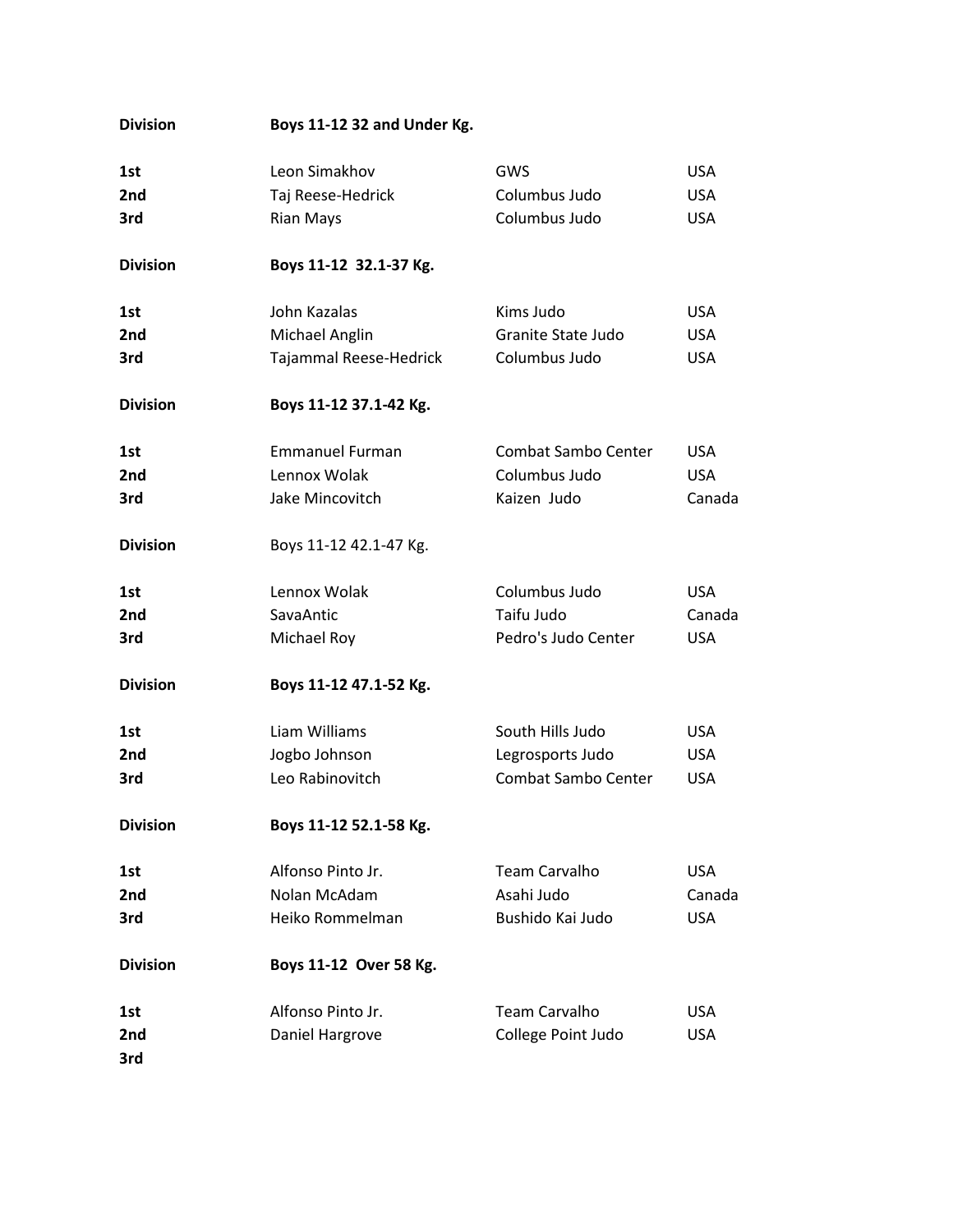| <b>Division</b> | Boys 13-14 Under 42 Kg. |                               |            |
|-----------------|-------------------------|-------------------------------|------------|
| 1st             | <b>Brandon Redford</b>  | Scarborough Dojo Judo         | Canada     |
| 2nd             | Innokentiy Baksht       | Taifu Judo Club               | Canada     |
| 3rd             | Jackson Thorner         | Ryudakan                      | Canada     |
|                 |                         |                               |            |
| <b>Division</b> | Boys 13-14 42.1-47 Kg.  |                               |            |
| 1st             | Alex Troshyn            | Combat Sambo Center           | <b>USA</b> |
| 2nd             | Ossama Mahmoud          | Kaizen Judo                   | Canada     |
| 3rd             | Tim Kornttchenko        | Taifu Judo                    | Canada     |
| <b>Division</b> | Boys 13-14 47.1-52 Kg.  |                               |            |
| 1st             | Peter Roy               | Pedros Judo                   | <b>USA</b> |
| 2nd             | Dennis Yanovski         | Taifu Judo                    | Canada     |
| 3rd             | Cory Giunta             | Bushido Kai Judo              | <b>USA</b> |
| <b>Division</b> | Boys 13-14 52.1-58 Kg.  |                               |            |
| 1st             | Nicholas Joseph         | Saito Wee Judo                | <b>USA</b> |
| 2nd             | Matthew Landry          | Landry Judo                   | <b>USA</b> |
| 3rd             | Gabriel Sepahi          | Tora Judo Club                | Canada     |
| <b>Division</b> | Boys 13-14 58.1-65 Kg.  |                               |            |
| 1st             | <b>Tanner Kim</b>       | <b>Kims Martial Arts</b>      | <b>USA</b> |
| 2 <sub>nd</sub> | Georgy Chediya          | Lions                         | <b>USA</b> |
| 3rd             | Danil Neyolov           | Taifu Judo                    | Canada     |
| <b>Division</b> | Boys 13-14 65.1-79 Kg.  |                               |            |
| 1st             | David Litovsky          | Yawara Force                  | <b>USA</b> |
| 2nd             | John Silva              | Pedros Judo                   | <b>USA</b> |
| 3rd             | <b>Steven Rogers</b>    | <b>Hit the Mat Martial</b>    | <b>USA</b> |
| <b>Division</b> | Boys 13-14 80.1-86 Kg.  |                               |            |
| 1st             | Jarrett Tyler           | Tech Judo                     | <b>USA</b> |
| 2nd             | Adam Seeman             | Renshuden Judo                | <b>USA</b> |
| 3rd             | Thomas McCarthy         | <b>Gentleway Masters Judo</b> | <b>USA</b> |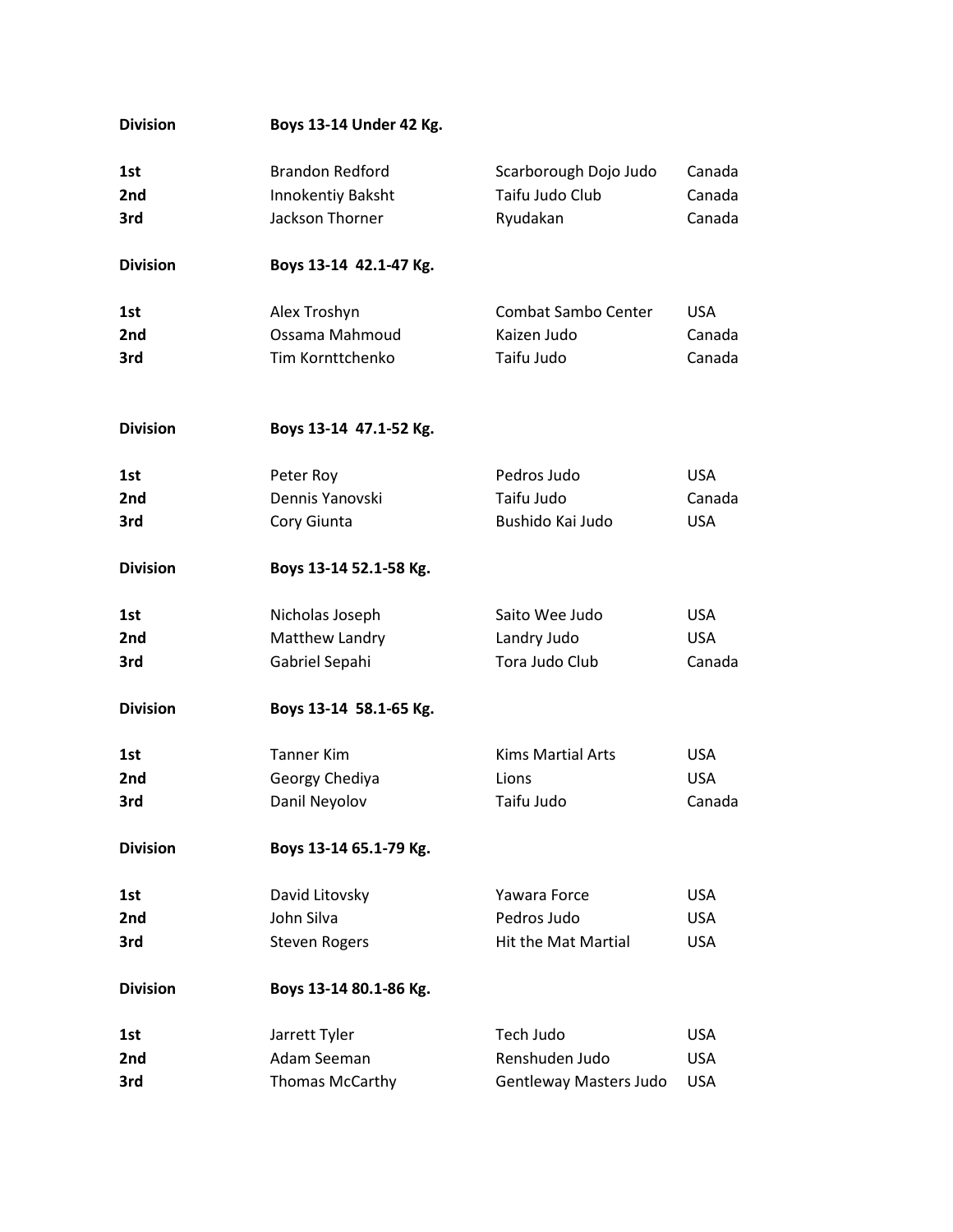| <b>Division</b> | Boys 13-14 90+ Kg.        |                            |            |
|-----------------|---------------------------|----------------------------|------------|
| 1st             | Jerry Dyer                | Renshuden Judo             | <b>USA</b> |
| 2nd             | Christopher Whitman       | <b>Hit the Mat Martial</b> | <b>USA</b> |
| 3rd             |                           |                            |            |
| <b>Division</b> | Boys 15-16 48Kg. & Under  |                            |            |
| 1st             | Sal Desimone              | Kims Judo                  | <b>USA</b> |
| 2nd             | Rusian Shykhly            | Taifu Judo                 | Canada     |
| 3rd             | <b>Emanuel Malof</b>      | Kin Tora Judo              | <b>USA</b> |
| <b>Division</b> | Boys 15-16 55 Kg. & Under |                            |            |
| 1st             | Gregory Zaw               | Landry Judo                | <b>USA</b> |
| 2nd             | Palash Mullan             | Kidokan Judo               | Canada     |
| 3rd             | Saijaad Ahmad Ali         | Pittsburgh Yoseikan        | <b>USA</b> |
| <b>Division</b> | Boys 15-16 55.1-60 Kg.    |                            |            |
| 1st             | <b>Tyler Kim</b>          | <b>Kims Martial Arts</b>   | <b>USA</b> |
| 2nd             | Ryan Osborne              | Saigo Dojo Judo            | <b>USA</b> |
| 3rd             | <b>Cameron Bugess</b>     | Asahi Judo Club            | Canada     |
| <b>Division</b> | Boys 15-16 60.1-66 KG.    |                            |            |
| 1st             | <b>Brandon Worthen</b>    | Tech Judo Club             | <b>USA</b> |
| 2nd             | <b>Wesley Dantzler</b>    | College Park Judo          | <b>USA</b> |
| 3rd             | David Danielyan           | Bushido Kai Judo           | <b>USA</b> |
| <b>Division</b> | Boys 15-16 66.1-73 Kg.    |                            |            |
| 1st             | Jack Hatten               | Jason Morris Judo          | <b>USA</b> |
| 2nd             | Leonardo Subiza           | Tech Judo Club             | <b>USA</b> |
| 3rd             | Armani Ellison            | Legrosports Judo           | <b>USA</b> |
| <b>Division</b> | Boys 15-16 73.1-81 Kg.    |                            |            |
| 1st             | Antonio Rupolo            | Kidokan Judo               | Canada     |
| 2nd             | Cody McPartland           | Norwich Judo Dojo          | <b>USA</b> |
| 3rd             | Yevegny Vorobeychik       | Bushido Kai Judo           | <b>USA</b> |